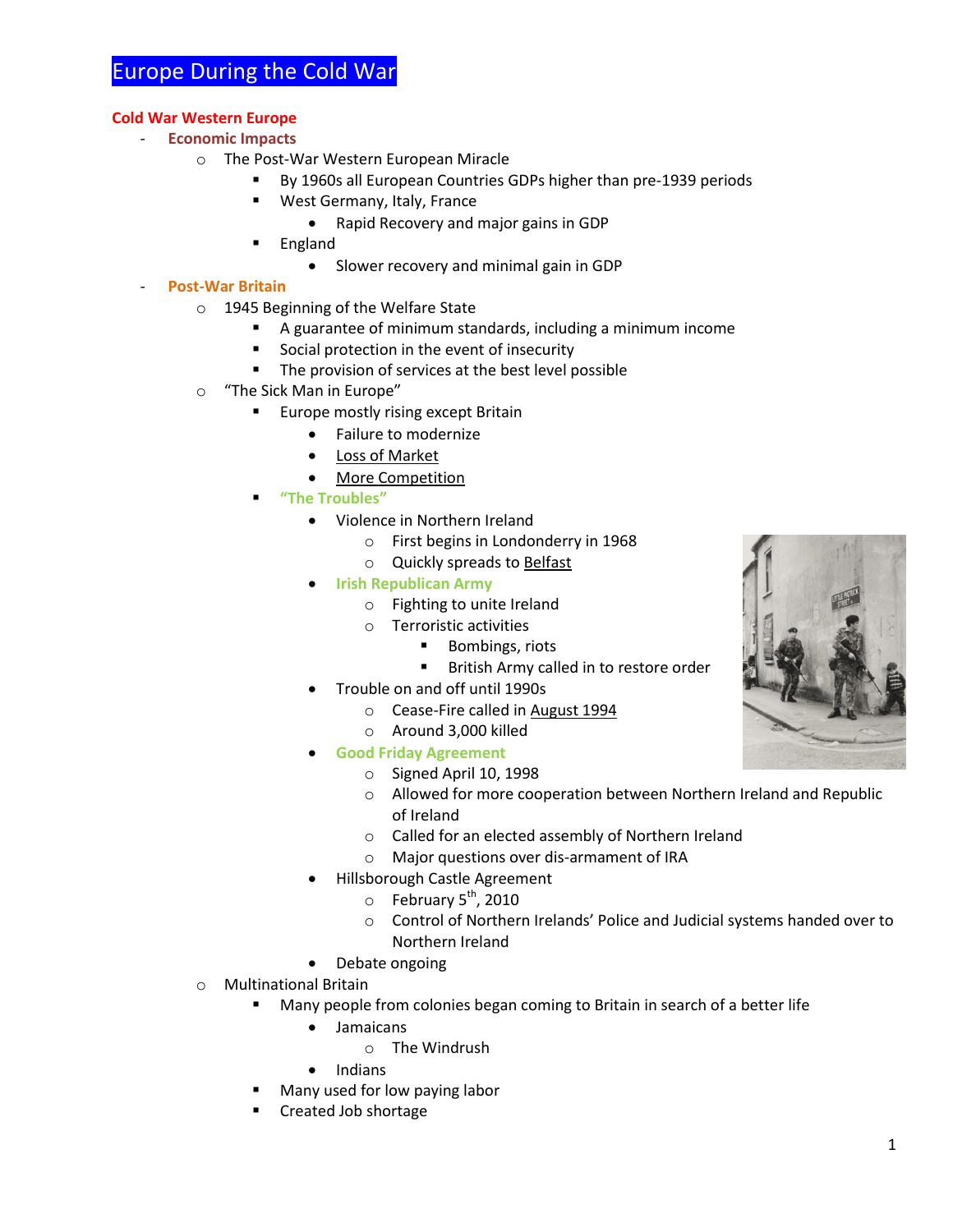- Many White Brits will move to Australia, New Zealand, and Canada
	- o Lured by promises of jobs and better salaries
- o **Margaret Thatcher**
	- **Britain's first female Prime Minister** 
		- **•** Conservative
		- Became PM in 1979
		- Served 3 Terms
	- **Thatcherism**
		- **•** Trade Unions
		- **•** Privatization
		- **.** End of Government backed full Employment
		- Growth of Welfare State
		- Government no longer universal provider
			- o Lessened Inflation
				- o At the cost of Un-Employment
	- Victory in the *Falklands War of 1982*
	- **Worked with US President Ronald Reagan** 
		- United against Communism

## - **Social Changes**

- o Women's Rights Movements
	- Women came out of World War II having contributed in all ways
		- Wanted greater rights, and place in society
	- 1944 Education Act
		- Free Public Education for all for Primary and Secondary
	- 1968 Women's Liberation Movement
		- Women at Miss America pageant threw stilettos in Trash
	- **1975 Equal Pay and Sex Discrimination Bills** 
		- England business required to pay women same as men
		- Could not discriminate based on sex
	- **Feminism Movement** 
		- Fighting to break out of social constrictions
			- o Ex. Women should wear skirts not trousers

## - **The Consumer Revolution**

- o With introduction of Social Security there is less need to "Save for a rainy day"
- o Expansion of credit
- o Rising standards of living
- o Rising supply of consumer goods
- o *Higher wages*
- o Rebuilding Europe
	- **Urge to fill homes with new appliances**
- o Cars
	- European Auto Manufacturers catch onto American methods
		- Cars became cheaper and easier to own
			- o 1948 5 million cars in Western Europe
			- o 1965 44 million cars in Western Europe
- o Other Major Inventions
	- **•** Vacuum Cleaner
		- Widespread use by 1960s
	- **Dishwasher** 
		- Widespread use by 1970s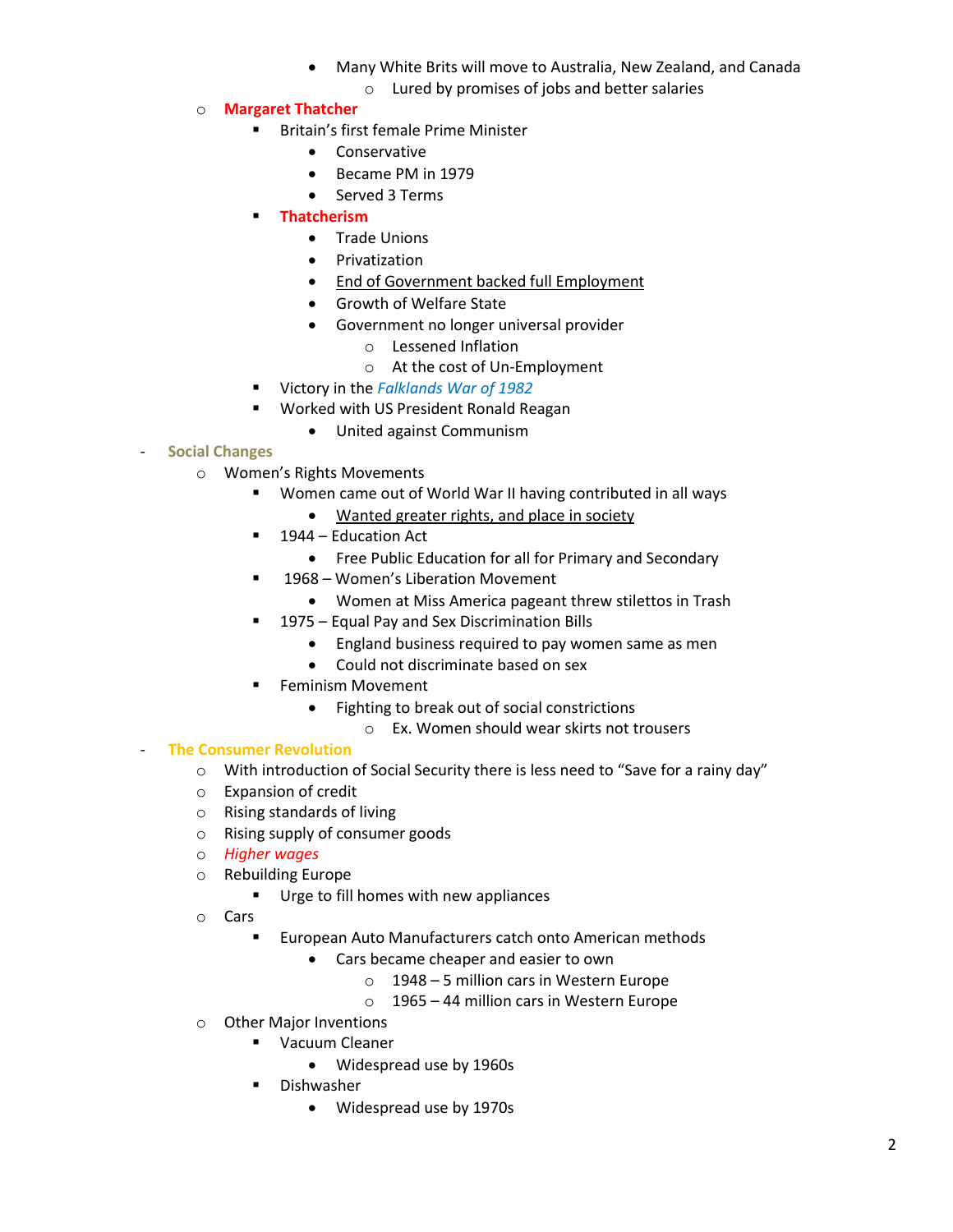### - **Mass Media**

- o Radio
	- Radio in wide use prior to World War II
- o Television
	- 1936 BBC begins broadcasting
	- **1950s Growth of Television into Homes**
	- 1961 Wonderful World of Color
		- Walt Disney
		- Convinced consumers the benefits of color sets
- o Computers
	- Developed from Wartime Computers
	- Univ of Penn
		- $1945$
		- ENIAC Electronic Numerical Integrator and Computer
		- Built for US Army
	- By 1960s
		- Computers widely used for scientific, military, and commercial uses
		- 1981
			- *IBM PC*
- **Generation Gap** 
	- o **Baby-Boomers**
		- Children born right after World War II
		- **•** Developed a youth culture
			- Fashion
			- Music
	- o Bad Boys
		- Teddy Boys England
		- Blousen Noirs France
		- Modeled selves after American "Bad Boys" like Marlon Brando and James Dean
		- **Rebellion** 
			- Street fighting
			- Low level crime
	- o Music
		- **Rebelled against conventional music**
		- **Music spread quickly due to LPs and 45s** 
			- Elvis Presley
			- **The Beatles**
	- o Education
		- **1950 3-4% of Europeans attended universities**
		- 1960 12-15%

#### **Eastern Europe during the Cold War**

#### - **Soviet Economies**

- o Satellite states send natural resources to USSR
- o At first efficient
- o Collective Farms
- o **COMECON**
	- **Soviet and Satellites economic agreement**
- **Yugoslavia**
	- o Independent of USSR



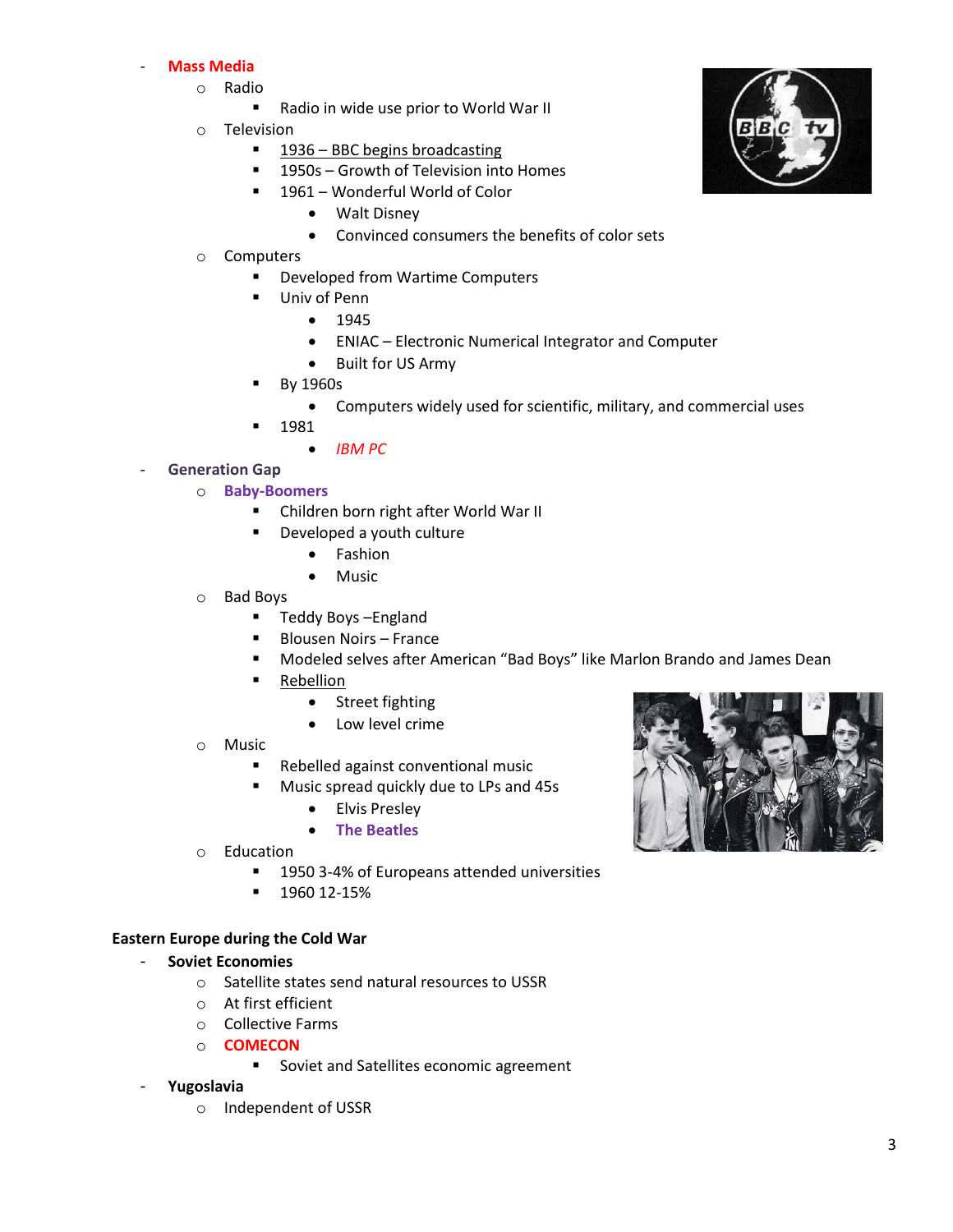- o **Marshall Tito**
	- **Leader**
- o More Freedom
- o Abandoned Collectivization
- **East Germany**
	- o 1953
		- **U** Workers riot
			- East German and Soviet troops ended the riots
		- **Repression** 
			- 330,000 East Germans flee to the West
		- USSR helped improve economic conditions in East Germany
			- More consumer goods
			- Improved recreation
			- International sports
		- o Berlin Crisis
			- $-1961$ 
				- Standoff between American and Soviet Tanks in Berlin at Checkpoint Charlie o Both sides told to return fire if fired upon
				- Khrushchev and Kennedy eventually agree to back off

## - **Hungary**

- o Janos Kadar
	- Took over after Nagy
- o Kadar very skillful
	- Did not antagonize USSR
	- Made some liberal reforms
	- "Goulash Communism"
		- Mixture of communism and liberalism



- o 1989
	- New Constitution
	- Round Table
		- Made Reforms
- **Poland**
- 1956
	- Liberal reforms take place while maintaining communism and Warsaw Pact
	- **Wladyslaw Gromulka**
		- **EXEC** Leader of reform
		- Leader of Polish Politburo
		- **Purged Stalinists**
		- Catholic Church resumed
		- Halted collectivization
		- Checked activities of secret police
		- Granted amnesty to political prisoners granted amnesty
		- **Allowed liberal reforms to take place for the time being**

## - **Czechoslovakia**

- o Communist Leaders accused of Stalinism
	- Government agreed that there was need for change
- o Alexander Dubcek
	- January 1968
	- Prague Spring
		- "Socialism with a human face"
		- Greater freedom of expression